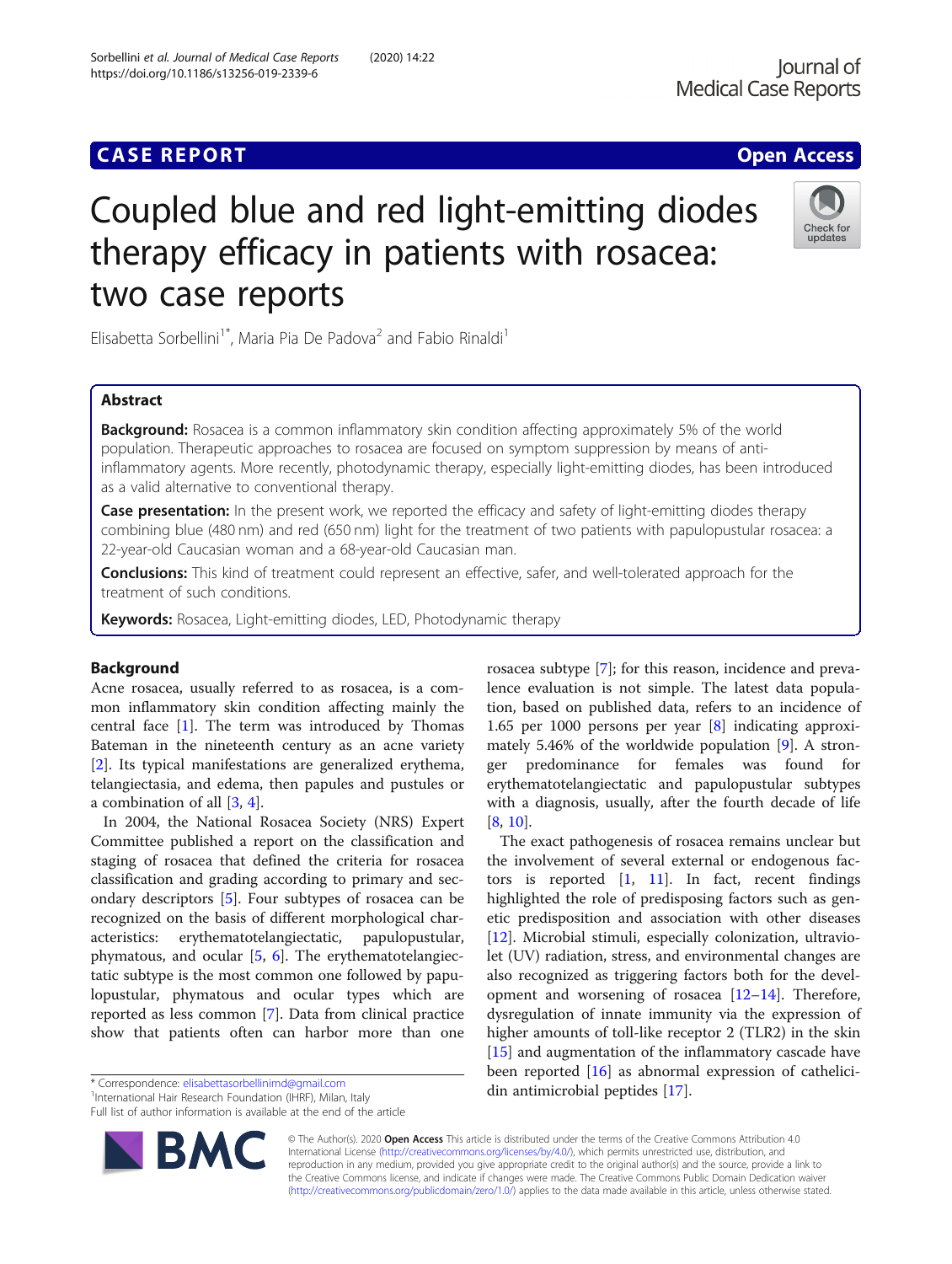More recently, rosacea and other skin diseases such as psoriasis and atopic dermatitis have been linked to intestinal dysbiosis [[18,](#page-3-0) [19\]](#page-3-0). Authors reported the role of intestinal dysbiosis in promoting inflammation and impairment of normal lymphocyte function, potentially perpetuating chronic, low-grade inflammation [[20\]](#page-3-0). Therefore, the potential role of microorganisms in the pathogenesis of rosacea has been hypothesized [[21\]](#page-3-0). Parodi and colleagues [\[22](#page-3-0)] reported a higher incidence of small intestinal bacterial overgrowth (SIBO) when patients with rosacea were compared to controls. Most interesting, microbial unbalancing of the skin microbiota on the skin has been linked to rosacea clinical manifestations [[23](#page-3-0)], even though the direct correlation between microbiota composition on the skin and the incidence of the pathology is still under investigation.

More recently, in a NRS-supported study in twins, Zaidi and colleagues [[24\]](#page-3-0) reported the first evidence highlighting the correlation between the severity of rosacea and microbial dysbiosis on the skin, but further study is needed to determine the species involved.

Historically, therapeutic approaches to rosacea focused on symptom suppression by means of anti-inflammatory agents such as doxycycline [\[25](#page-3-0)–[27\]](#page-3-0), metronidazole [\[28](#page-3-0)], topical azelaic acid [\[11](#page-3-0), [29\]](#page-3-0), sodium sulfacetamide [[11](#page-3-0), [30\]](#page-3-0), and calcineurin inhibitors [[31\]](#page-4-0). The use of serine protease inhibitors is to be considered an emerging therapy in rosacea [[32\]](#page-4-0).

Several concerns surround the use of tetracyclines, especially as long-term treatment is often necessary. Although it is commonly prescribed at a sub-antimicrobial dose, gastrointestinal side effects and photosensitivity are not uncommon and the risk of antimicrobial resistance increases with higher doses [\[33,](#page-4-0) [34\]](#page-4-0).

Although not yet approved for the treatment of rosacea, efficacy of a low dose of isotretinoin has been reported in patients with papulopustular rosacea subtype [[35\]](#page-4-0).

More recently, photodynamic therapy (PDT), especially light-emitting diodes (LED), has been introduced as a valid alternative to conventional therapy [[36\]](#page-4-0). A few *in vitro* studies [[37,](#page-4-0) [38\]](#page-4-0) and a published in vivo study on patients with papulopustular rosacea with methyl ester aminolevulinate (MAL) coupled with PDT [[39](#page-4-0)], reported efficacy of LEDs for treatment of rosacea.

#### Case presentations

#### Case report 1

A 22-year-old Caucasian woman presented to a dermatological clinic with a 5-year history of pink eruptions on her nose. She also reported a burning sensation. She was diagnosed as having papulopustular rosacea subtype, moderate grade, according to the classification and staging of rosacea developed by the NRS Expert Committee [\[5](#page-3-0)]. In the previous 2 years she was treated with two cycles of orally administered tetracycline (Lymecycline), 300 mg per day, for 12 weeks. Systemic therapy was associated with metronidazole cream 1% for cycles of 6 months. In the last 6 months before the visit, she also submitted to 40% pyruvic acid peeling every 25 days, with poor response and continuous relapses. A combined and sequential plan of blue  $(480 \text{ nm} \pm 15 \text{ nm}, 300 \text{ J/minute})$  and red  $(650 \pm 15 \text{ nm}, 100 \text{ J/minute})$  LED therapy regimen was planned twice a week for a total of ten sessions. A quasi-monochromatic 120 LED system (Dermodinamica® instrument, ELISOR Srl, Milan, Italy) was used for 15 minutes (each wavelength).

#### Case report 2

A 68-year-old Caucasian man presented with a 7-year history of papulopustular rosacea, moderate grade [\[5](#page-3-0)], which extended over the entire surface of his face. He had experienced extended relapses on his face once a year in the past 6–7 years. He was previously treated with two cycles of Lymecycline (tetracycline) at 300 mg per day or azithromycin every 2 weeks in combination with 0.75% topical metronidazole. He was submitted to LED therapy twice a week for a total of ten sessions. Blue  $(480 \text{ nm} \pm 15 \text{ nm}, 300 \text{ J/minute})$  and red  $(650 \pm 15$ nm, 300 J/minute) were sequentially irradiated for 15 minutes by means of LED system Dermodinamica® (ELISOR Srl, Milan, Italy). The therapy was coupled with topical 15% azelaic acid.

#### Outcome and follow-up

Erythema, burning sensation, and itching were assessed using a visual scale grading  $(0 = no \text{ symp}$ toms,  $4 = very$  severe). Erythema and papules were subjectively assessed by the dermatologist, whereas the intensity of itch and burning sensations was expressed by our patients. A good response was obtained for both patients after ten treatments with LEDs. Both patients reported a reduction of symptoms such as burning and itching. Also, a reduction of erythema and papules was observed after five sessions of LED therapy (Figs. [1](#page-2-0)b and [2b](#page-2-0)). Further improvement was observed at the end of treatment: ten sessions of LED therapy (Figs. [1](#page-2-0)c and [2](#page-2-0)c).

#### Discussion and Conclusions

Several therapeutic approaches are currently available for treating rosacea and they are mainly aimed at controlling disease symptoms [\[40,](#page-4-0) [41](#page-4-0)]. The therapeutic plan has to be adapted to the rosacea subtype and tailored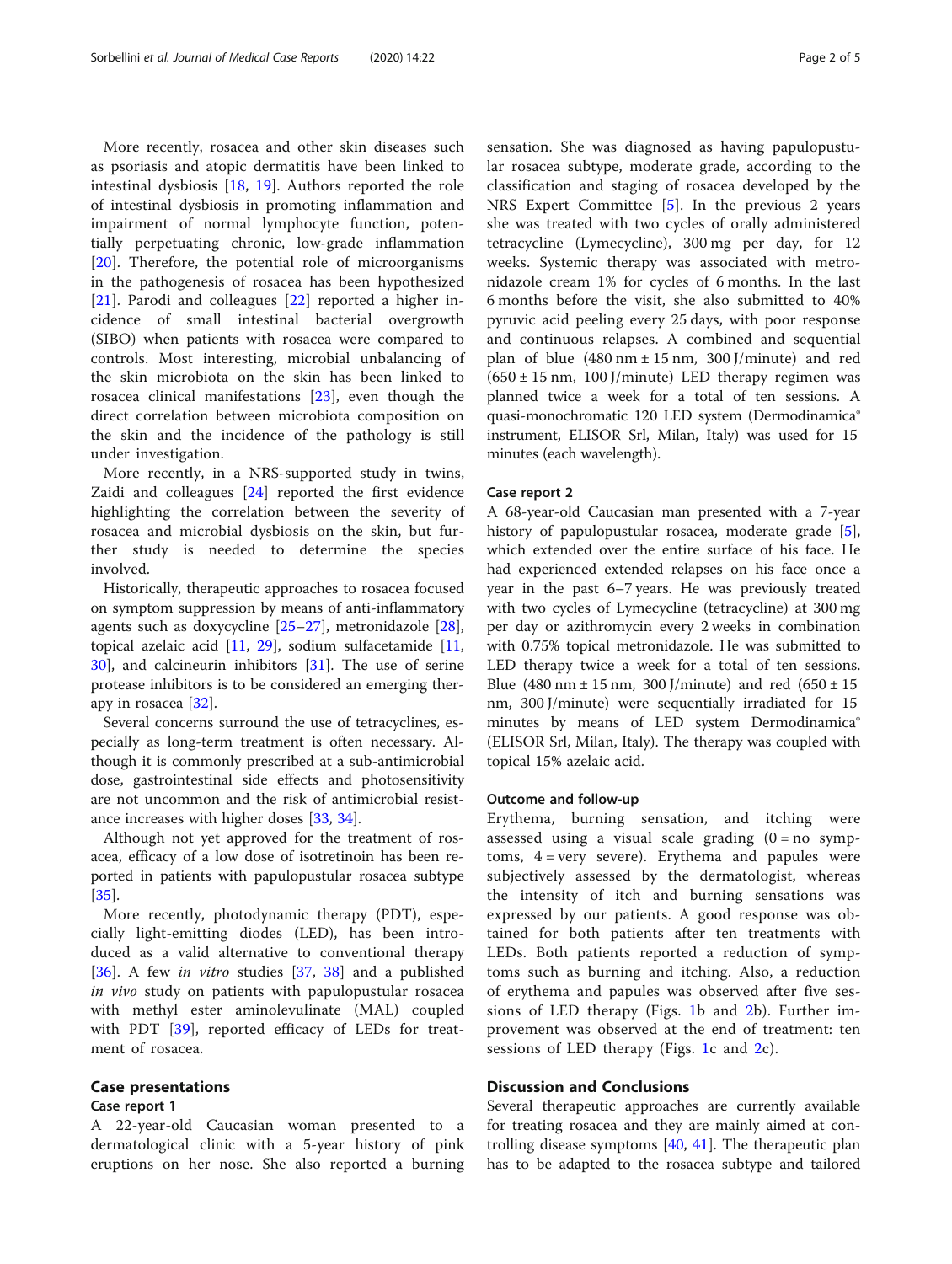<span id="page-2-0"></span>

blue (480 nm) and red (650 nm) light-emitting diodes therapy

according to the dominant manifestations of the patient [[32,](#page-4-0) [35](#page-4-0)]. In general, the reduction of oral therapy in favor of topical or physical therapy is desirable in order to reduce side effects for patients and increasing the safety of treatment [[5,](#page-3-0) [32](#page-4-0)].

The therapeutic approach described in this report aims at reporting the efficacy and safety of combined blue  $(480 \text{ nm} \pm 15 \text{ nm})$  and red  $(650 \pm 15 \text{ nm})$  LED light-based therapy in patients affected by rosacea.

Previous research reported the efficacy of red and blue light coupled for the treatment of mild to moderate acne lesions  $[42, 43]$  $[42, 43]$  $[42, 43]$  $[42, 43]$ . Blue light  $(400-470)$  nm), due to its lower penetration, is useful in such skin conditions related to the epidermis layer of the skin [[44\]](#page-4-0); therefore, it is also able to interfere with human sebocytes proliferation [\[45](#page-4-0)]. On the other hand, red light (630 nm) is reported to have a significant effect on sebum production [[46,](#page-4-0) [47\]](#page-4-0). The benefits deriving from PDT using LEDs are not limited to its efficacy but are also related to its safety and tolerance by patients; therefore, its advantages can be extended to a broad range of dermatological conditions [[48,](#page-4-0) [49\]](#page-4-0).

In fact, PDT is routinely used by dermatologists in the treatment of moderate to severe acne vulgaris [\[50](#page-4-0), [51\]](#page-4-0) and perioral dermatitis [[18\]](#page-3-0). Rosacea shares several features with other dermatological diseases, especially acne. In patients with acne, PDT has been supposed to act via modulation of the functionality of the pilosebaceous unit and this could probably also be applied to rosacea.

Previous to our work, several authors reported the efficacy of PDT therapy on patients with rosacea [\[36](#page-4-0),

[52](#page-4-0)–[54\]](#page-4-0). Moreover, an in vitro study on rosacea-like mouse skin [[55](#page-4-0)] reported the efficacy of LED at 630 and 940 nm on the down-regulation of key inflammatory mediators of rosacea, such as cathelicidin (LL-37), TLR2, and kallikreins (KLKs). These results are in line with reported evidence on the efficacy of LED therapy also to interact with the host immune system. LEDs may also interact with skin microbiome [\[56](#page-4-0)–[58](#page-4-0)] and this could also have as significant an impact on the etiopathogenesis of rosacea as on immune response modulation. A deeper knowledge of the implications of both gut and skin microbiome in rosacea is still needed; our recent research is aimed at evaluating the real effect of blue and red light LEDs on skin microflora in patients with rosacea and patients with acne.

In addition, the safety deriving from the use of LED devices encourages their ever-increasing use for the treatment of many dermatological conditions, including rosacea.

Nowadays, the treatment of patients with rosacea still represents a challenge for dermatologists. Conventional treatment of rosacea is either ineffective or results in the dissatisfaction of patients due to the need for continuous treatment.

The case reports presented in the current work show, for the first time, the usefulness of LED therapy combining blue and red light benefits for the treatment of patients with rosacea. This kind of treatment could represent an effective, safer, and welltolerated approach for the treatment of such kinds of condition.

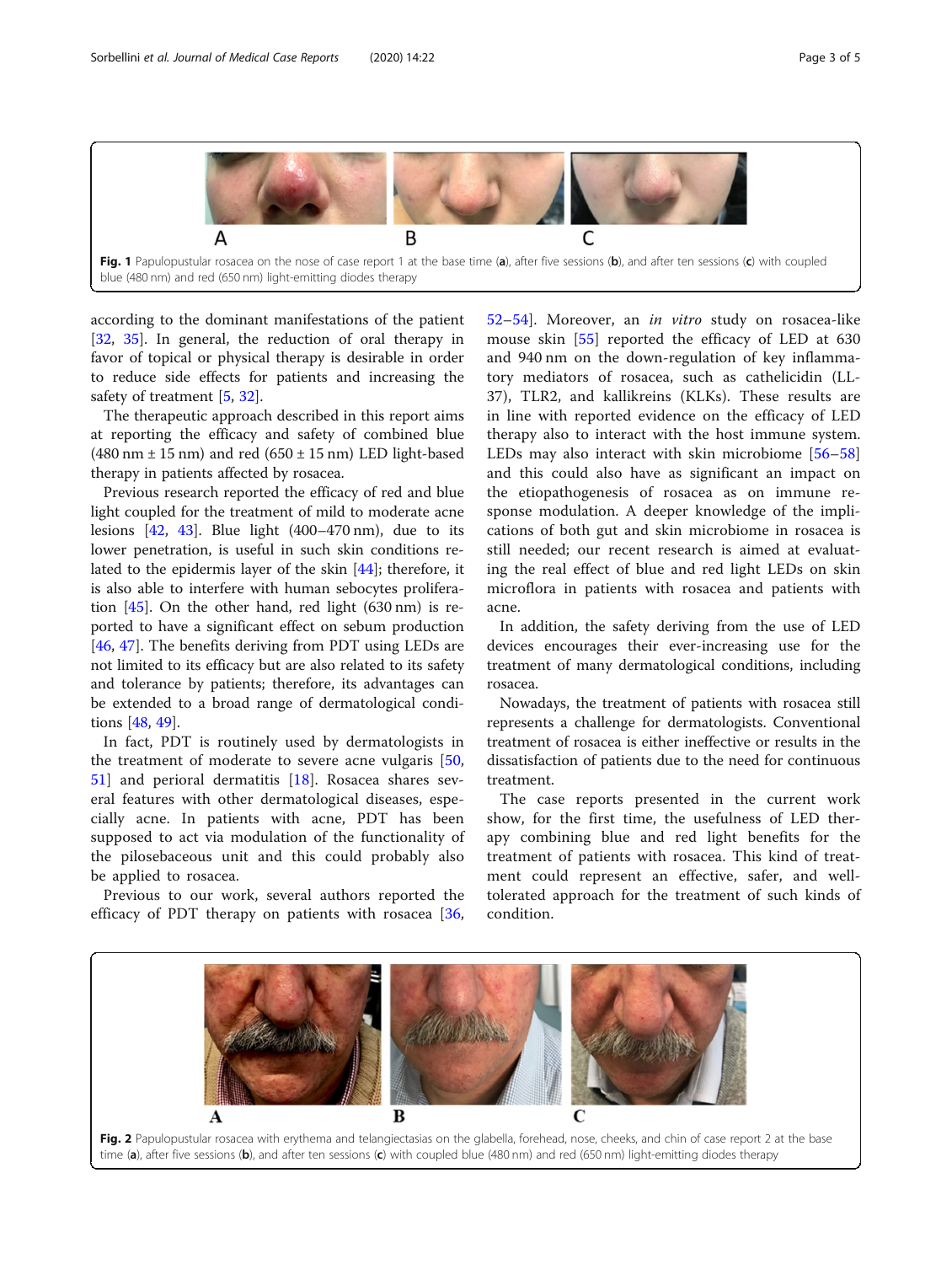#### <span id="page-3-0"></span>Acknowledgements

All named authors meet the International Committee of Medical Journal Editors (ICMJE) criteria for authorship for this manuscript, take responsibility for the integrity of the work as a whole, and have given final approval for the version to be published.

#### Authors' contributions

Conceptualization, methodology and investigations: FR, ES, MD. Data curation and formal analysis: ES. Resources: ES and MD. Wrote the paper: FR and ES. All authors read and approved the final manuscript.

#### Funding

No funding or sponsorship was received for this study or publication of this article.

#### Availability of data and materials

Not applicable.

#### Ethics approval and consent to participate

The study was approved by the Ethical Independent Committee for Clinical, not pharmacological investigation in Genoa (Italy) and in accordance with the ethical standards of the 1964 Declaration of Helsinki.

#### Consent for publication

Written informed consent was obtained from the patients for publication of this case report and any accompanying images. A copy of the written consent is available for review by the Editor-in-Chief of this journal.

#### Competing interests

The authors declare that they have no competing interests.

#### Author details

<sup>1</sup>International Hair Research Foundation (IHRF), Milan, Italy. <sup>2</sup>Dermatology, Nigrisoli Private Hospital, Bologna, Italy.

#### Received: 5 June 2019 Accepted: 22 December 2019 Published online: 28 January 2020

#### References

- Two AM, Wu W, Gallo RL, Hata TR. Rosacea: part I. Introduction, categorization, histology, pathogenesis, and risk factors. J Am Acad Dermatol. 2015;72(5):749–58. quiz 759-60. PMID: 25890455
- 2. Plewig G, Kligman AM. History of Acne and Rosacea. In: ACNE and ROSACEA. Berlin: Springer; 2000.
- Steinhoff M, Schauber J, Leyden JJ. New insights into rosacea pathophysiology: a review of recent findings. J Am Acad Dermatol. 2013; 69(6 Suppl 1):S15–26. Review. PMID: 24229632
- 4. Tan J, Berg M. Rosacea: current state of epidemiology. J Am Acad Dermatol. 2013;69(6 Suppl 1):S27–35. Review. PMID: 24229634
- 5. Wilkin J, Dahl M, Detmar M, Drake L, Liang MH, Odom R, Powell F, National Rosacea Society Expert Committee. Standard grading system for rosacea: report of the National Rosacea Society Expert Committee on the classification and staging of rosacea. J Am Acad Dermatol. 2004;50(6):907– 12. PMID: 15153893
- 6. Wilkin J, Dahl M, Detmar M, Drake L, Feinstein A, Odom R, Powell F. Standard classification of rosacea: Report of the National Rosacea Society Expert Committee on the Classification and Staging of Rosacea. J Am Acad Dermatol. 2002;46(4):584–7. PMID: 11907512
- 7. Berg M, Lidén S. An epidemiological study of rosacea. Acta Derm Venereol. 1989;69(5):419–23. PMID: 2572109
- Spoendlin J, Voegel JJ, Jick SS, Meier CR. A study on the epidemiology of rosacea in the U.K. Br J Dermatol. 2012;167(3):598–605. Epub 2012 Jul 23. PMID: 22564022
- 9. Gether L, Overgaard LK, Egeberg A, Thyssen JP. Incidence and prevalence of rosacea: a systematic review and meta-analysis. Br J Dermatol. 2018;179(2): 282–9. Epub 2018 May 31. Review. PMID: 29478264
- 10. Rainer BM, Fischer AH, Luz Felipe da Silva D, Kang S, Chien AL. Rosacea is associated with chronic systemic diseases in a skin severity-dependent manner: results of a case-control study. J Am Acad Dermatol. 2015;73(4): 604–8. Epub 2015 Aug 6. PMID: 26256428
- 11. Woo YR, Lim JH, Cho DH, Park HJ. Rosacea: Molecular Mechanisms and Management of a Chronic Cutaneous Inflammatory Condition. Int J Mol Sci. 2016;17(9) Review. PMID: 2764916
- 12. Elewski BE, Draelos Z, Dréno B, Jansen T, Layton A, Picardo M. Rosacea global diversity and optimized outcome: proposed international consensus from the Rosacea International Expert Group. J Eur Acad Dermatol Venereol. 2011;25(2):188–200. Epub 2010 Jun 25. PMID: 20586834
- 13. Steinhoff M, Buddenkotte J, Aubert J, Sulk M, Novak P, Schwab VD, Mess C, Cevikbas F, Rivier M, Carlavan I, Déret S, Rosignoli C, Metze D, Luger TA, Voegel JJ. Clinical, cellular, and molecular aspects in the pathophysiology of rosacea. J Investig Dermatol Symp Proc. 2011;15(1):2–11. Review. PMID: 22076321
- 14. Del Rosso JQ, Gallo RL, Tanghetti E, Webster G, Thiboutot D. An evaluation of potential correlations between pathophysiologic mechanisms, clinical manifestations, and management of rosacea. Cutis. 2013;91(3 Suppl):1–8. Review. PMID: 23833998
- 15. Cribier B. Pathophysiology of rosacea: redness, telangiectasia, and rosacea. Ann Dermatol Venereol. 2011;138 Suppl 3:S184–91. PMID: 22183097
- 16. Yamasaki K, Gallo RL. Rosacea as a disease of cathelicidins and skin innate immunity. J Investig Dermatol Symp Proc. 2011;15(1):12–5. PMID: 22076322
- 17. Schauber J, Gallo RL. Antimicrobial peptides and the skin immune defense system. J Allergy Clin Immunol. 2008;122(2):261–6. Epub 2008 Apr 25. Review. PMID: 18439663
- 18. Vaughn AR, Notay M, Clark AK, Sivamani RK. Skin-gut axis: The relationship between intestinal bacteria and skin health. World J Dermatol. 2017;6(4):52– 8.
- 19. Gallo RL, Nakatsuji T. Microbial symbiosis with the innate immune defense system of the skin. J Invest Dermatol. 2011;131(10):1974–80. Epub 2011 Jun 23. Review. PMID: 21697881
- 20. Ng QX, Soh AYS, Loke W, Lim DY, Yeo WS. The role of inflammation in irritable bowel syndrome (IBS). J Inflamm Res. 2018;11:345–9. PMID: 30288077
- 21. Holmes AD. Potential role of microorganisms in the pathogenesis of rosacea. J Am Acad Dermatol. 2013;69(6):1025–32. Epub 2013 Sep 5. PMID: 24011460
- 22. Parodi A, Paolino S, Greco A, Drago F, Mansi C, Rebora A, Parodi A, Savarino V. Small intestinal bacterial overgrowth in rosacea: clinical effectiveness of its eradication. Clin Gastroenterol Hepatol. 2008;6(7):759–64. Epub 2008 May 5. PMID: 18456568
- 23. Picardo M, Ottaviani M. Skin microbiome and skin disease: the example of rosacea. J Clin Gastroenterol. 2014;48(Suppl 1):S85–6. Review. PMID: 25291137
- 24. Zaidi AK, Spaunhurst K, Sprockett D, Thomason Y, Mann MW, Fu P, Ammons C, Gerstenblith M, Tuttle MS, Popkin DL. Characterization of the facial microbiome in twins discordant for rosacea. Exp Dermatol. 2018;27(3):295–8. PMID: 29283459
- 25. Di Nardo A, Holmes AD, Muto Y, Huang EY, Preston N, Winkelman WJ, Gallo RL. Improved clinical outcome and biomarkers in adults with papulopustular rosacea treated with doxycycline modified-release capsules in a randomized trial. J Am Acad Dermatol. 2016;74(6):1086–92. Epub 2016 Mar 5. PMID: 26951940
- 26. Del Rosso JQ, Webster GF, Jackson M, Rendon M, Rich P, Torok H, Bradshaw M. Two randomized phase III clinical trials evaluating anti-inflammatory dose doxycycline (40-mg doxycycline, USP capsules) administered once daily for treatment of rosacea. J Am Acad Dermatol. 2007;56(5):791–802. Epub 2007 Mar 23 PMID: 17367893
- 27. Wise RD. Submicrobial doxycycline and rosacea. Compr Ther. 2007;33(2):78– 81. PubMed PMID: 18004018
- 28. Cardwell LA, Alinia H, Moradi Tuchayi S, Feldman SR. New developments in the treatment of rosacea - role of once-daily ivermectin cream. Clin Cosmet Investig Dermatol. 2016;9:71–7. eCollection 2016. Review. PMID: 27051311
- 29. Coda AB, Hata T, Miller J, Audish D, Kotol P, Two A, Shafiq F, Yamasaki K, Harper JC, Del Rosso JQ, Gallo RL. Cathelicidin, kallikrein 5, and serine protease activity is inhibited during treatment of rosacea with azelaic acid 15% gel. J Am Acad Dermatol. 2013;69(4):570–7. Epub 2013 Jul 18. PMID: 23871720
- 30. Del Rosso JQ. Evaluating the role of topical therapies in the management of rosacea: focus on combination sodium sulfacetamide and sulfur formulations. Cutis. 2004;73(1 Suppl):29–33. Review. PMID: 14959943